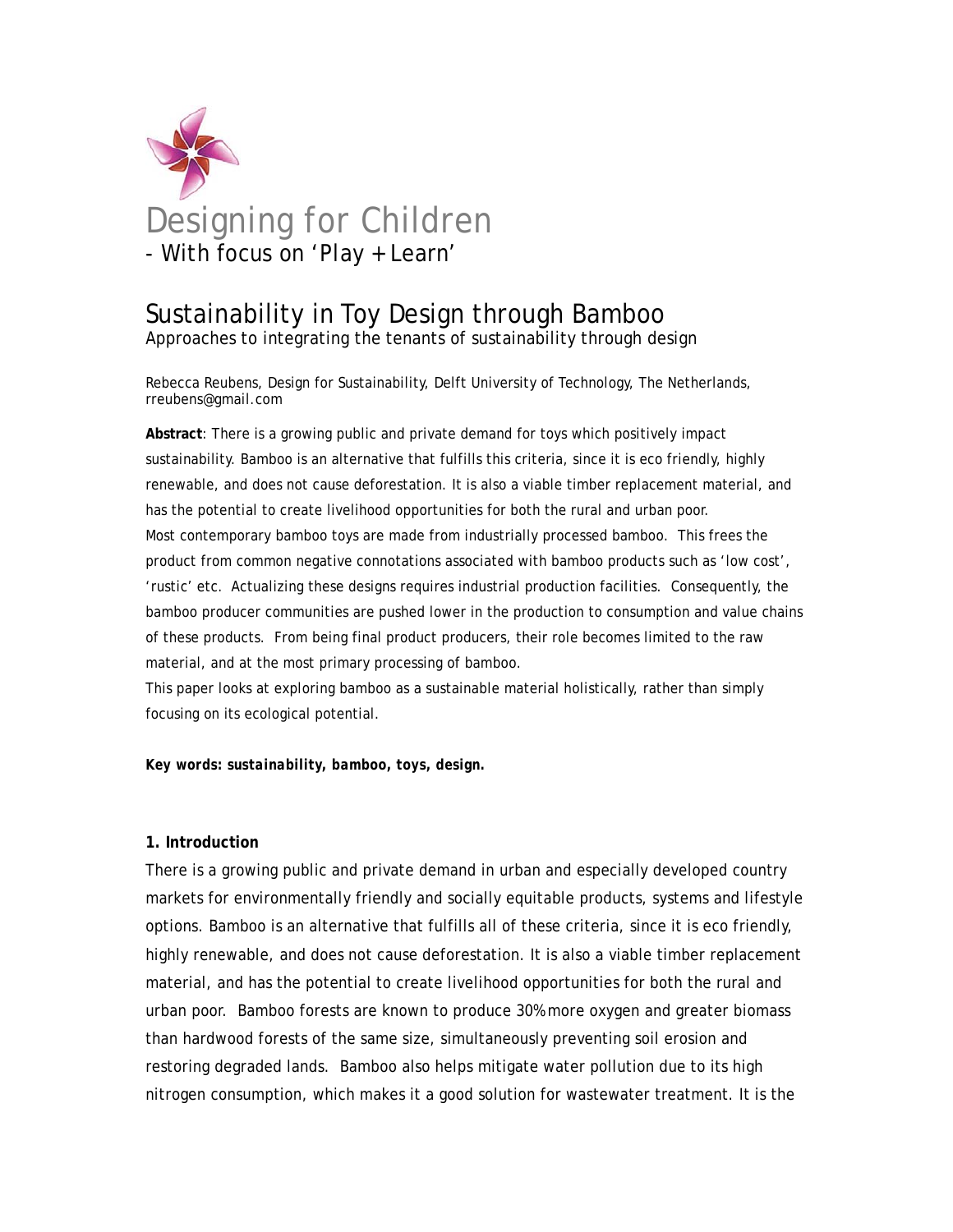fastest growing species on the planet, and regenerates without replanting if harvested and managed properly.

The applications of bamboo for modern lifestyles are not limited using it a timber replacement material. Innovative uses of bamboo range from the Asus Bamboo Eco book computer and the I Pod Bamboo Shuffle case, to bamboo textile products ranging from bed linen to lingerie, to bamboo houses, furniture and lifestyle accessories, to bamboo crash helmets, medical products and cosmetics.

The market for bamboo toys is on the rise, owing to the ever growing demand for eco friendly and sustainable childrens products. Sustainability and children are closely linked since the idea of sustainability is highly relevant for the future generations. Bamboo is now replacing hard wood bit by bit in traditional wooden toys. Companies such as HaPe International, have recognized the 'green' quotient of bamboo, and are advertising their eco friendly philosophies to an eco conscious market. Clearly, contemporary toy and product design, including designers, design research, design institutions, and design driven companies, are attracted by the possibilities bamboo offers.

Workshops and projects such as 'Bamboo boards and Beyond' (Ranjan, NID, 2002) and 'Dutch Design meets Bamboo' (Pablo van der Lugt, Delft, 2007), have successfully explored the possibility to design innovative high quality products made from bamboo. Both the workshops mentioned above subscribed to the 'technology push' approach, whereby the common negative connotations associated with bamboo products, such as 'low cost', 'rustic', 'bad quality', 'handicraft' etc., were addressed by using bamboo in an industrially processed form. Doing this allowed the market to see the product free and apart from these associations and opened up new market opportunities for these products. In the area of bamboo toys as well, a lot of the bamboo toys being developed or available in the market use industrially processed bamboo or bamboo composites as an input material, in line with the 'technology push' approach described above. This approach clearly segments contemporary bamboo toys, separately from traditional bamboo toys in terms of production to consumption systems.

The positive interventions these products, design concepts and explorations of new processing techniques on the commercialization of bamboo as a sustainable material for the future are tremendous. However, actualizing these designs requires industrial production facilities, and this factor limits the involvement of bamboo producer communities in their production cycle. In the case of these 'technology push' products, the bamboo producer communities are pushed back one step lower in the production to consumption and value chains of these products. From being involved in the value chain from growing to production, their role limited to the growing, management, harvesting,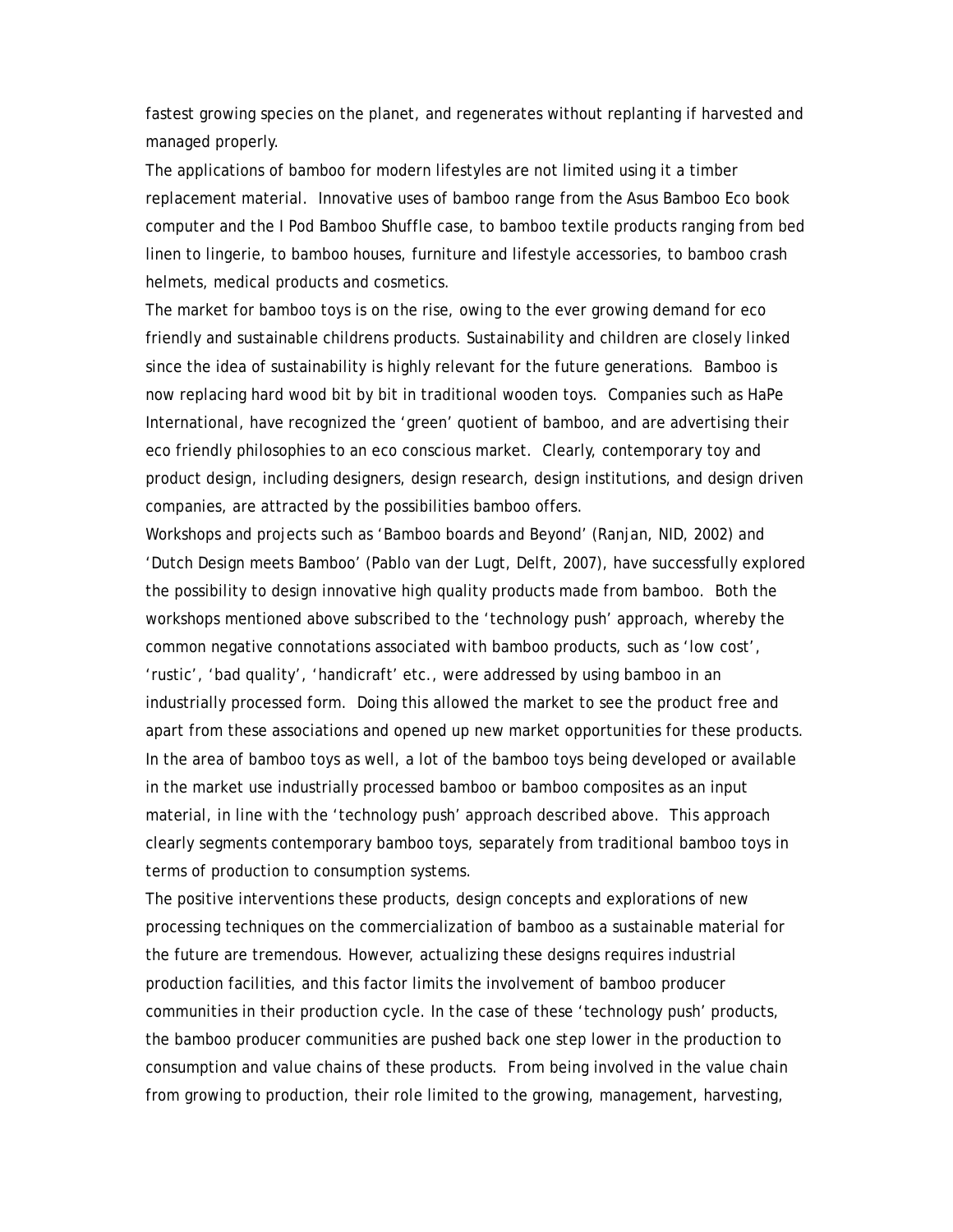transportation, and at the most primary processing of bamboo. For this reason, more focused thought, and strategy development needs to go into the potential of bamboo as a material which strongly allows for socially equitable production, side by side with exploring the commercial and design potential of bamboo.



Figure.1 'Contina' line by HaPe is said to be the first commercial 100% bamboo toys

Bamboo has the potential to play an important role in generating a renewable and sustainable source of income and employment and providing a viable eco friendly livelihood option to the poor bamboo producers and processors, especially those in Asia, Africa and Latin America. It is easily available to poor communities in their natural environment, and in some cases even their homesteads, and it can easily processed by them including marginalized producer groups such as women. The development of bamboo based enterprises requires low capital, raw material and tools and machinery investments as compared to other micro – small and medium enterprises. This fact is recognized by companies and designers who are looking to find production possibilities in developing and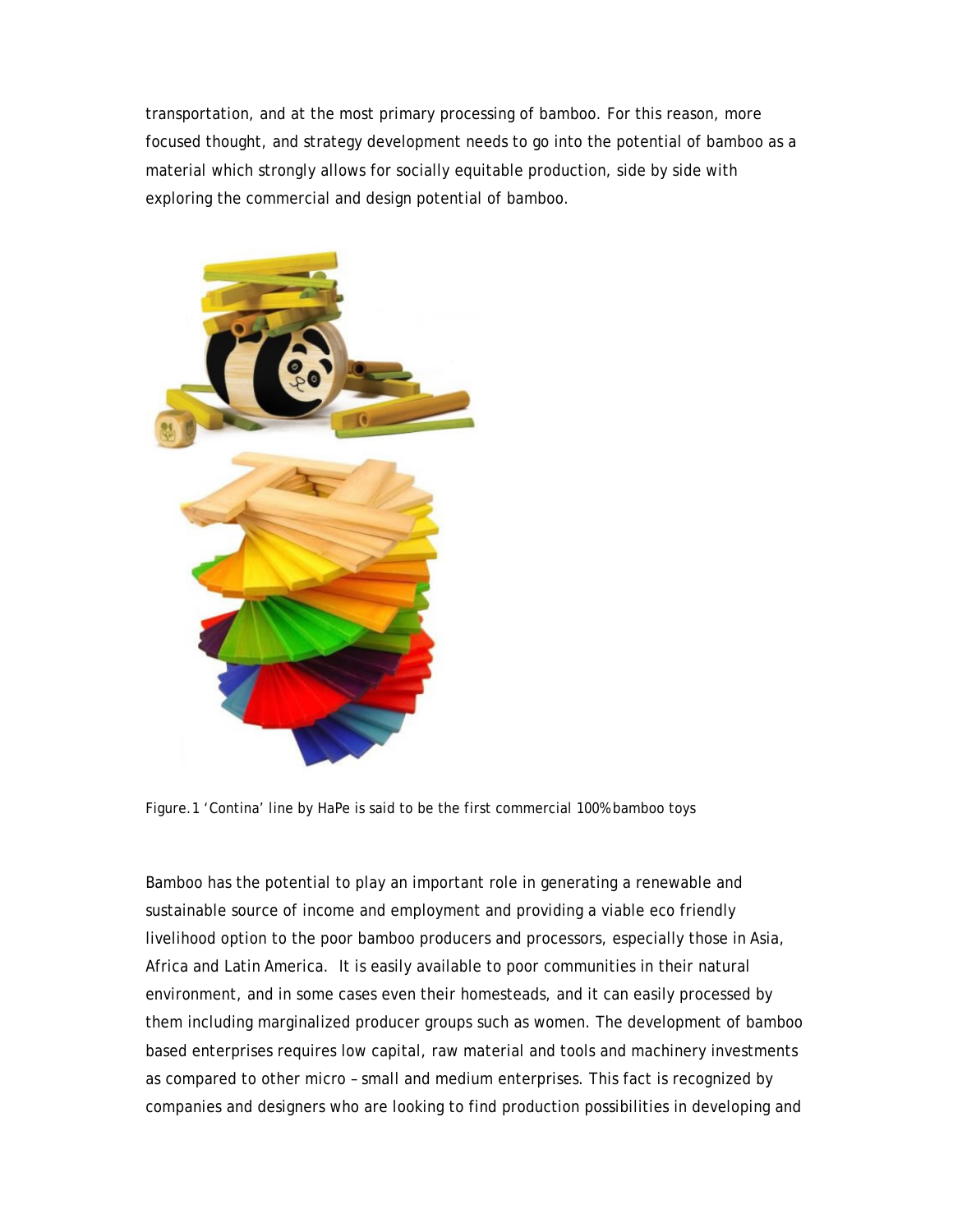underdeveloped countries in Asia, Africa and Latin America. The idea behind this is of course that bamboo is easily available here and therefore production here is cost effective; but more importantly the product gains sustainable value if it is produced by local bamboo processors. The linking of the poor producers in the South, to the rich consumers in the North and South enables the dual self reinforcing leveraging of the production opportunities of rural community enterprises, and niche, social, and commercial markets in the North and South.

The need is now for designs which explore bamboos potential contribution to sustainability more holistically, rather than simply focusing on its ecological potential. The onus is on designers, who need to develop design driven bamboo toys for urban markets, which go one step beyond focusing on the eco friendly characteristic of bamboo, and look strongly also at ensuring and cultivating the social, cultural and economic tenants of sustainability.

#### **2. Background/Problem Analysis**

In this section, the different reasons for contemporary designed bamboo products including toys, being strongly technology intensive are explored. This takes into account some of the reasons why new industrial processes and technologies, which exploit and bring to the fore previously unknown possibilities with bamboo as a material, are the thrust area for the development of sustainably designed bamboo products.

#### **2.1 Constraints of the natural bamboo culm**

The culm is the part of bamboo most used for production irrespective of whether the product is handicraft, handcrafted, or industrial. In the case of toys which are not technology intensive, the nature of the cylindrical culm and what is possible with it production wise in a non industrial set up, is a limiting factor for the designer and manufacturing process. The product innovation process for stem based products is most difficult, because when used in its natural form (stem) there is limited form variety possible for designers that want to work with bamboo (Larasati).

Culm diameter, which can be anywhere from 30 cm to less than 1 cm, is very important when designing a whole or round bamboo product, i.e. when using the bamboo in its natural, cylindrical form, or even when making bamboo boards or when attempting to cover large areas with crushed interlaced bamboo strips, or when making splits (lengthwise sections of culm) or slivers (lengthwise sections of splits. Other characteristics and morphological features of the culm such as culm diameter, culm wall thickness, internodal length, behaviour of culm after drying, shrinkage after drying, warping after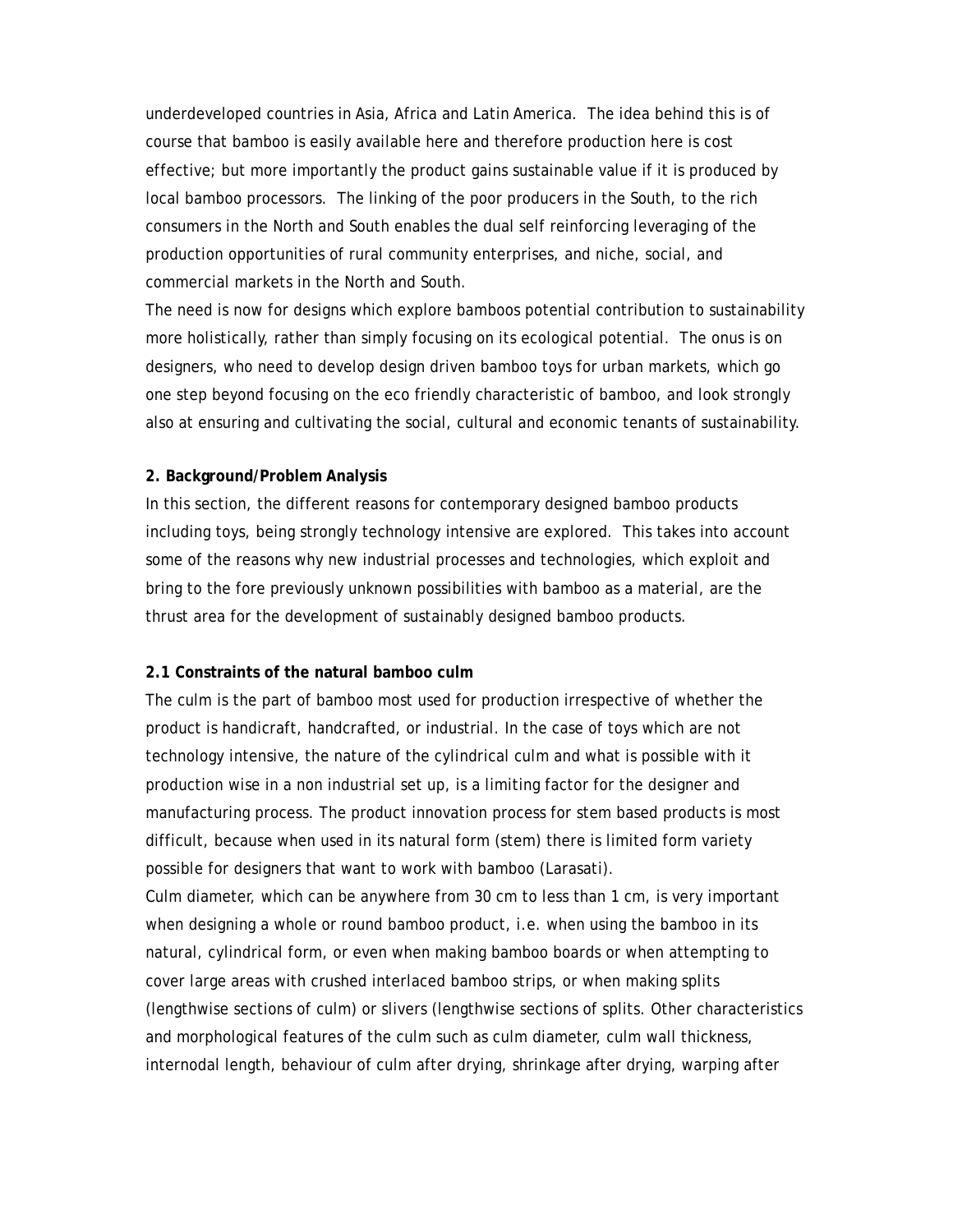drying, discoloration and culm shape, are all factors that dictate the usage of the material and even the aesthetics of the product in certain cases. (Reubens, 2007) These are some of the technology oriented reasons that designers and product innovation teams choose to work with processing technologies which are more industrial in nature.

#### **2.2 Constraints of 'craft' production system**

Bamboo is usually known in very traditional products using traditional techniques, however many different products, using different technologies, can be created from bamboo delivering a completely new identity and image. (van der Lugt, 2006) Most bamboo products are produced in 'traditional' or 'craft' set ups. This is natural considering that bamboo working is an ancient tradition which has almost always been prevalent in cultures which have had easy access to the raw material of bamboo. Bamboo working in many parts of the world has been traditionally done by certain communities or specific social groups as a trade and passed down from generation to generation. (Reubens, 2007) For this reason, even today, splitting, slivering, bending by heat, flattening, interlacing, and using in the round form are common 'low tech' material manipulation possibilities of bamboo, commonly used for the bulk of production of bamboo products, including toys. Though a wide range of product categories can be produced from bamboo using these few basic techniques, when it comes to modern markets, these products find it difficult to compete in terms of quality, standardization, and aesthetics.

In many cases the accuracy required from a 'designed' product, is very different from a 'crafted' product. It is very difficult to achieve this accuracy given most of the existing setups which employ the above discussed techniques for production.

This is especially relevant when the products are to be exported, and so have to pass stringent standards. Some of the main weaknesses of the commercialisation of bamboo culms over the production chain acknowledged by Flanagan (2004) and CORPEI (2005) are: insufficient drying, inadequate preservation, and damage by insects, cracking, burn marks from sloppy bending, difficulty in joints, problems with shipping & import, and a negative perception by much of the US population. These problems exist less for industrial bamboo products, however chemical additives (adhesives, finishes, preservatives) used during production can damage the sustainable image of bamboo products (Flanagan, 2004).

#### **2.3 Lack of Knowledge about non conventional production set ups**

Too few designers are working with bamboo compared to other industrial materials, and this results in too little bamboo toys apt for commercial markets. The lack of involvement of designers also results in a lack of product innovation. More opportunities are expected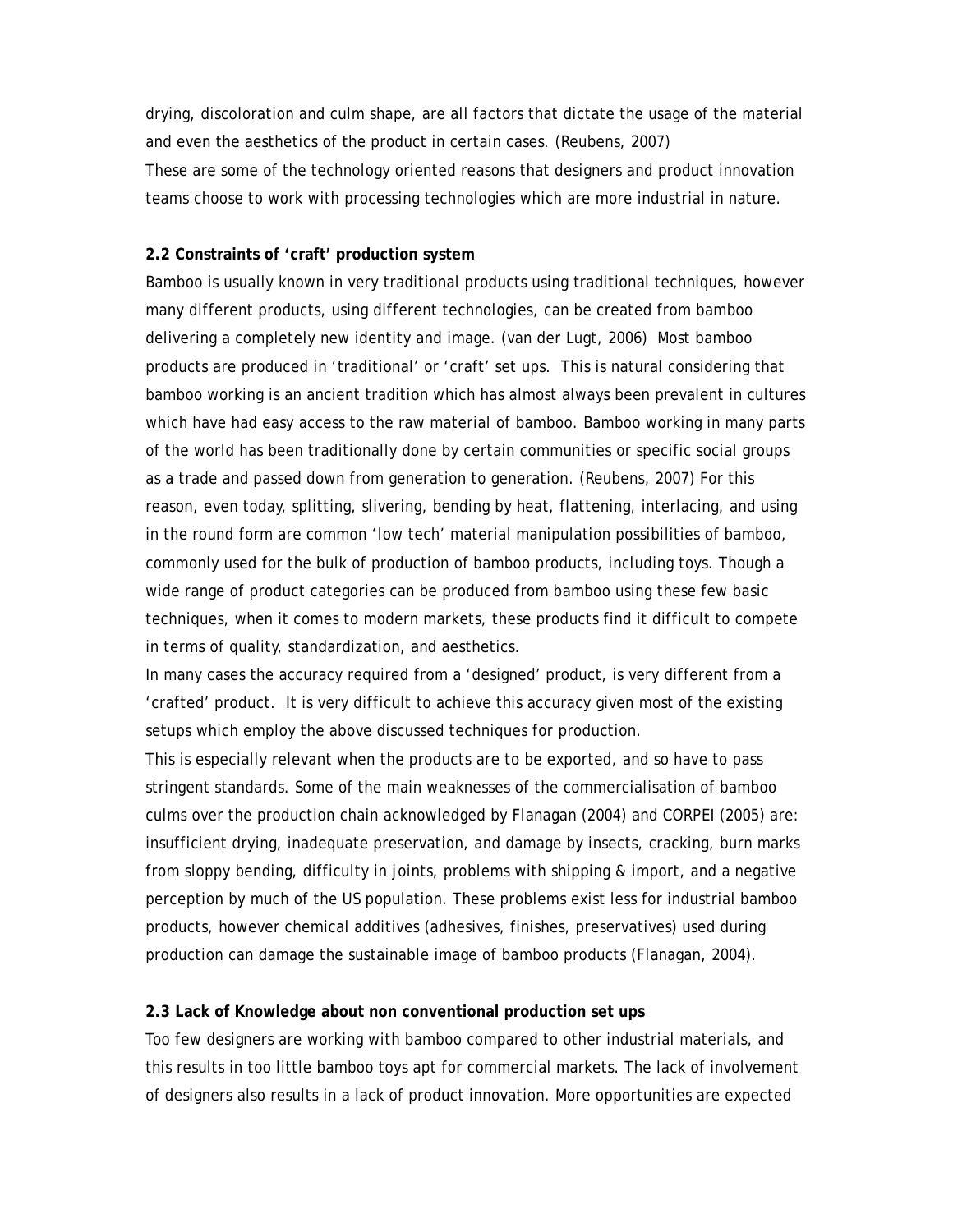to be available once bamboo products are developed based on the specific strengths of bamboo, distinguishing bamboo designs from other materials and not simply copying wood processing techniques. (van der Lugt)

There is a definite gap between markets for bamboo products, and the producers producing the bamboo products. Currently, the rural bamboo producer groups are unable to perceive and cater to these contemporary markets, because there is no direct link between the producer and the buyer, unlike in the traditional market set-up they are used to functioning in, and so these markets are unfamiliar to them. Consequently, though the markets exists on one hand and the skills and infrastructure to cater to these markets exists on the other, the inputs and feedback from the markets do not reach the rural producer groups, and so they are not in sync with urban markets, in terms of market preferences, trends, lifestyle etc. To bridge the infrastructural gap between the rural producer and the urban buyer, there is a need to link the poor producer groups to designers and other technical experts who can identify and elucidate potential markets, and function as support systems towards making the rural communities reliable and dependable producers of quality goods in quantity, in line with markets.(Reubens 2005) Design has always been positioned to be the link between production and marketing, and so the designer is one of the most important players in the production to consumption cycle. This fact applies to both the familiar industry set ups which designers are trained to function in, as well as to 'development' oriented set ups, (such as where rural bamboo producers form the enterprise), which are largely unfamiliar to designers in terms of structure and working.

Urban designers, tend to apply methodologies which have been developed keeping in mind conventional industries and clients to these rural enterprises and producer communities. The result is often designs which do not succeed, or do not realize their full potential, because of sociological reasons (such as the dynamics of a caste system, or material culture parallels by the producers), organizational reasons (lack access of working capital) or logistical reasons (bad infrastructure and communication, health of workers, transport etc.) These same factors that are so crucial to the success of a product in a 'development' set up are taken for granted in a conventional set up.

For this reason, it is important for designers to be given a checklist of issues or framework of guidelines to look into before venturing to design a product that will be manufactured by BOP producers to enable them to understand better the finer points of development scenarios.

In the absence of this, the designer will not understand clearly why the product is not successful or cannot be manufactured, and will eventually veer towards the familiar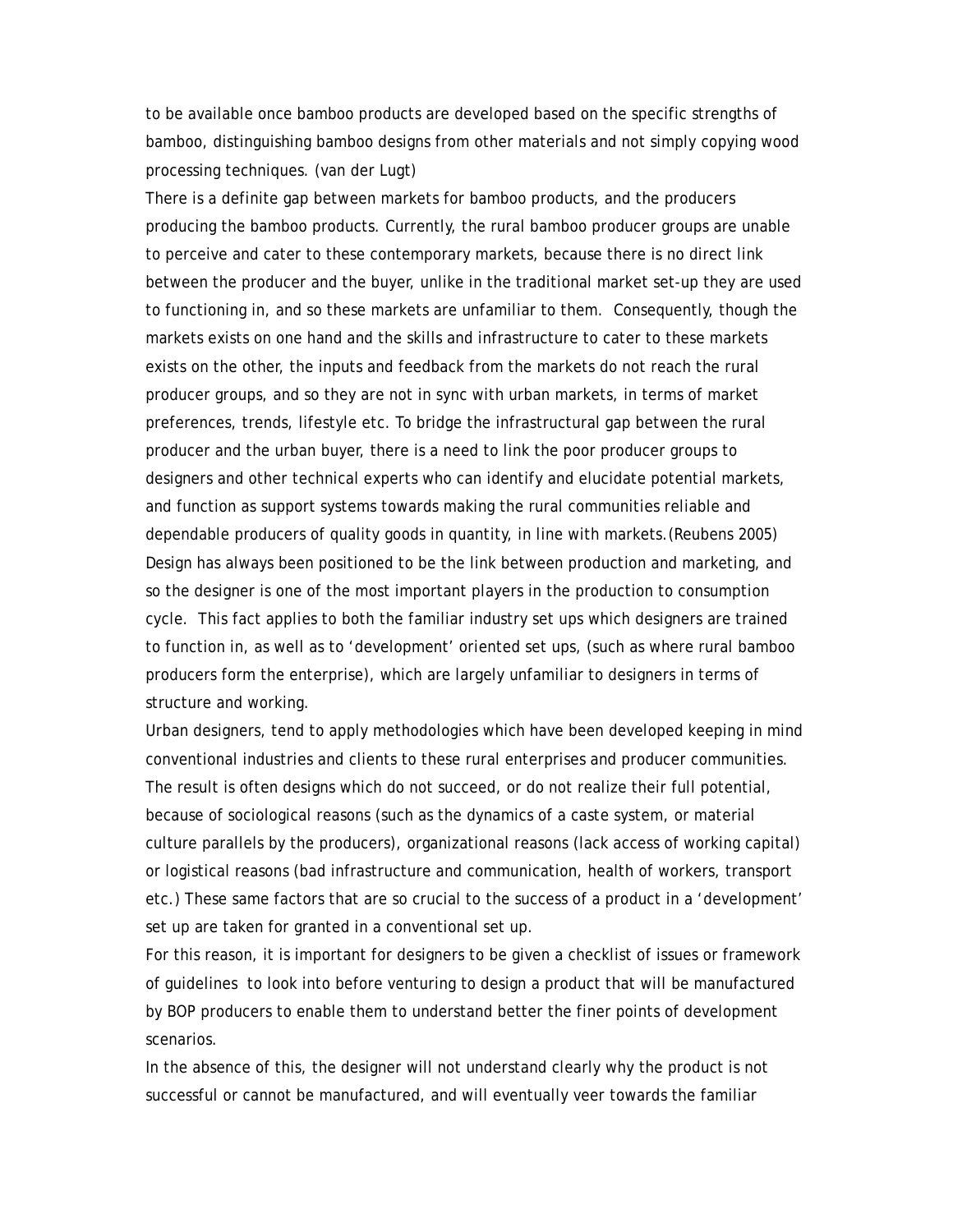conventional industrialized set up or 'technology push' approach, which is comprehendible and thus manageable by him.

#### **2.4 Associations and perceptions connected with bamboo**

Bamboo stem based products in general have a poor image and are perceived by EU consumers as being low quality and non durable (CORPEI, 2005; Held, 2004; Larasati, 1999). One of the reasons for this is that bamboo products are generally produced in rural or peri-urban set ups, and when they are transported to the place of sale, the culms shrink due to changes in moisture and temperature, and consequently crack. These cracks further encourage decay caused by both environmental and climatic factors. This can be prevented to a large extent through good preservation techniques, and also by creating awareness about bamboo's properties, limitations, usage options, etc. among the designers, constructors, fabricators and, of course, users.

Part of the reason for the lack of innovation in the area of bamboo design stems from the fact that a lot of contemporary designers are not very attracted to bamboo as a material. This is because they associate bamboo product development with whole culm usage alone and they do not prefer to work with whole culms because of the limitations from the production point of view and also the 'traditional' or 'craft' connotations attached to this. Such image and perception oriented reasons lead designers and product innovation teams choose to work with processing technologies which are more industrial in nature. For this awareness generation regarding bamboo composites and high-tech applications is necessary as well as information on less industrial technologies, such as those related to bamboo culm usage, such as different culm cross sections through use of moulds, turning the culm on a lathe to achieve perfect dimensions, etc. (Reubens 2007**)** 

#### **3. Methodology and Approaches**

The greatest limitation for designers to develop responsible products is lack of knowledge and awareness of the tenants of sustainability and how to actualize designs based on them. Sustainability is based on four tenants i.e. economic, ecological, social and cultural. Given the immediate fragile environmental situation, there is a tremendous impetus to design products based on the ecological tenant. Designers need to be made aware of the need to design a product or system which integrates all the four tenants so as to have a holistic approach to sustainability. Viewing product development through a holistic framework of sustainability would make it possible to develop products that are simultaneously commercially viable, eco friendly, culturally sensitive, and socially equitable. Some methods explored by the author are as under: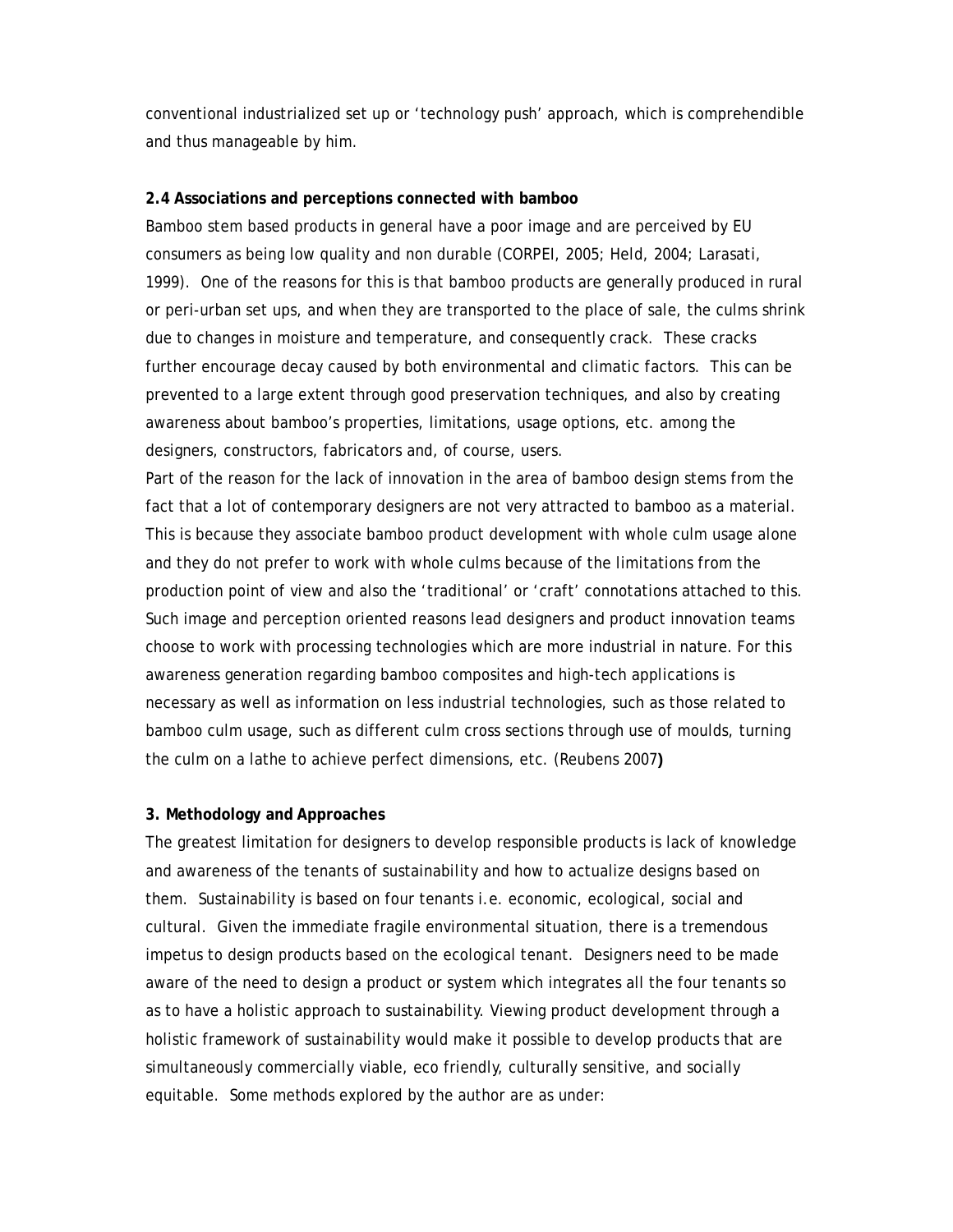## **3.1 Standardizing culm based products**

The inability to standardize bamboo products due to the organic nature of the culm has been discussed earlier. Industrial design philosophies, such as modularity and knock down systems need to be applied to bamboo toy design sensitively, so as to facilitate packaging and production efficiency. One solution explored in this regards is turning the bamboo on a lathe so as to standardize the outside dimension. This is especially viable when solid bamboo species, such as *D. strictus*, are turned on a lathe.



Figure.1 Poorva K. from NID working with craftspersons to turn solid bamboo on a traditional lathe

## **3.2 Restructuring Bamboo**

Many of the limitations of the culm can be resolved by restructuring the culm. Basically, once the culm is broken up and put together again, a new material is created, which has its own properties and characteristics, both in terms of form and function. There are many industrial methods of restructuring the culm, such as bamboo fiber, veneer, board etc. Restructuring the culm through a pro poor technology is a challenge, since adhesives which thermo set are required for production to function in a village set up. The most traditional way of restructuring bamboo is weaving.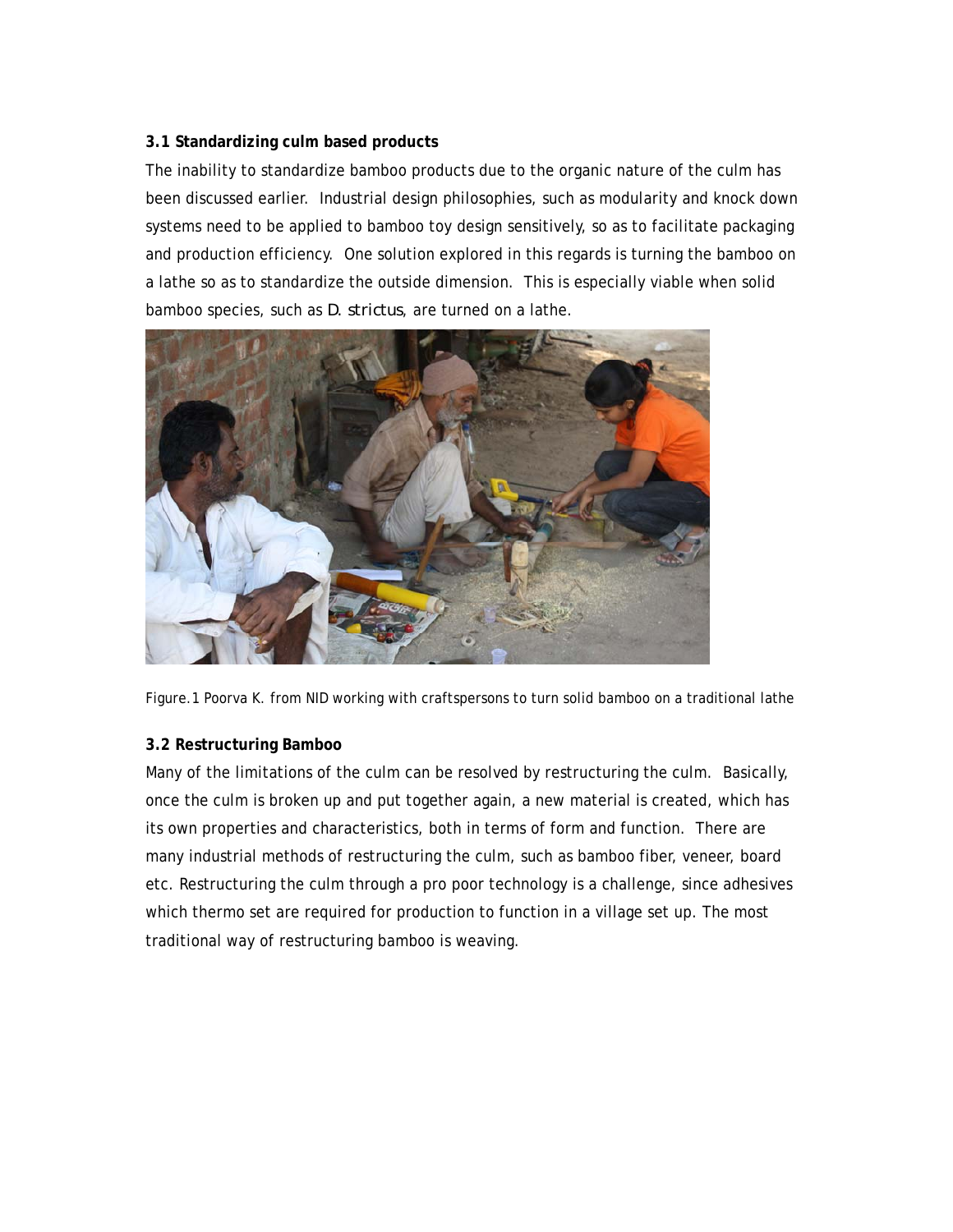

Figure.2 Educational toys for hearing impaired children made from interlaced bamboo

## **3.3 Combination with other materials**

Combination of bamboo with other sustainable materials helps often leads to interesting products. The 'sustainability quotient' of the toy is upped if these materials can be disassembled easily, or the combination material is reused, renewable or recycled.

## **3.4 Adaptation of traditional wood techniques to bamboo**

Deforestation is damaging the environment as well as creating a shortage of material for traditional wood workers. Traditional wood craft techniques, such as lathe turning and lacquer work have been adapted by the author to bamboo. Shellac being a natural material is non toxic, and this is ideal for finishing toys. The turned and lacquered bamboo toys integrate the social, cultural and ecological tenants of sustainability, since they are produced by poor producers, rooted in a craft culture, and are eco friendly since shellac is a natural resin.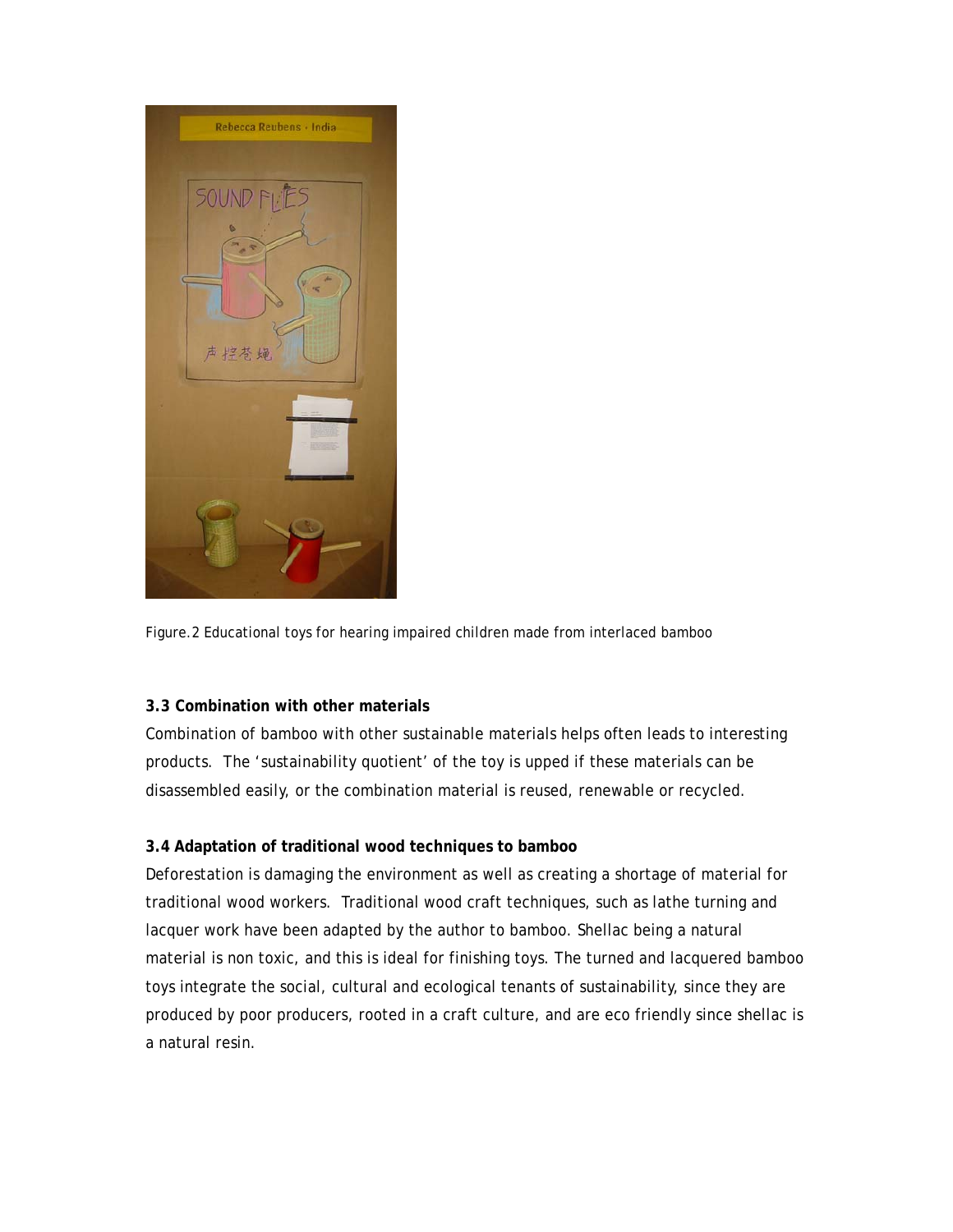

Figure.3 Turned bamboo toys finished with lac produced by woodworking craftpersons

#### **4. Conclusion**

Bamboo has the potential to be a truly sustainable resource, given that it can integrate all the seemingly opposing tenants of sustainability. Beyond policy interventions, responsible and informed design is key to ensure that 'sustainability' is more than a superficial concept used by marketing gurus. Responsible design needs to take into consideration sustainability vis a vis the producers, the craft culture, the material, the value addition chain, transportation, and the impact of the product on our world. Consumers need to be offered a well designed sustainable product to be able to make an informed choice.

#### **References**

Ehrenfeld, John R. (2008) Sustainability by Design: A Subversive Strategy for Transforming Our Consumer Culture. Yale University Press.

Liese, Walter. (1998) The Anatomy of Bamboo Culms. International Network for Bamboo and Rattan, Beijing.